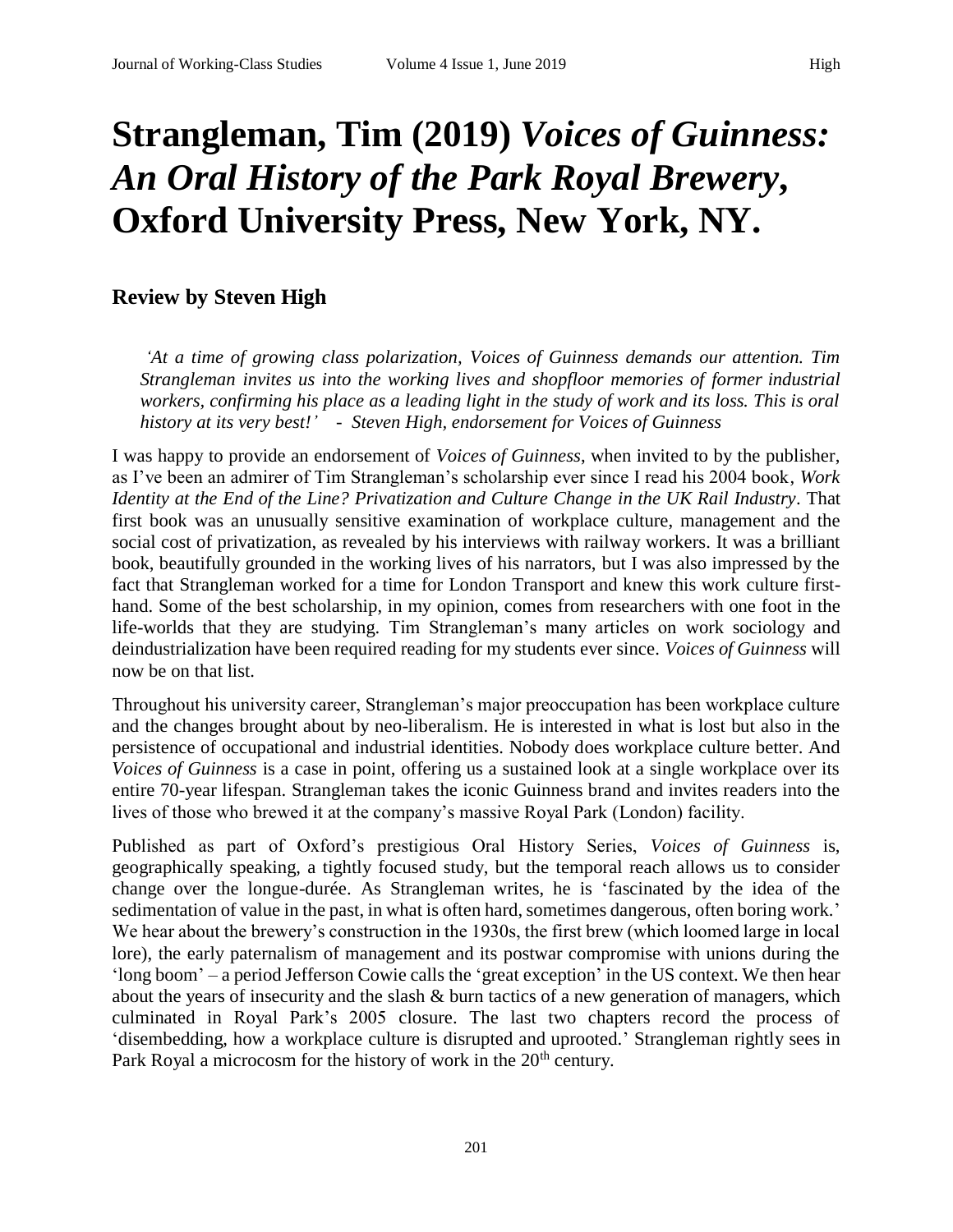The book's journey originates in 2004 when Strangleman got permission to conduct interviews with workers *on site* in the months before Royal Park closed. Most companies are allergic to researchers at the best of times, but particularly so around plant closures. There is no public relations upside to the story. I would therefore love to hear what Strangleman said to the company that convinced them that this was a good idea.

Strangleman also convinced them to let him bring photographer David McCairley to 'capture visually the spirit of the people.' Interestingly, McCairley found it next to impossible to capture the 'spirit' of the worker as the plant was nearly deserted in those final months and those still at work were mainly machine operators. The photos included are therefore more static than the work photography we are used to seeing of an earlier era. This, too, is part of the story that the book tells.

Not surprisingly, given the timing, the interviews capture the heightened anxiety and uncertainty of the moment of rupture. There is an 'overwhelming sense of fatalism and acceptance about the closure,' but very little anger. Where was the fighting spirit? I wanted to know more. In my own interviews for *One Job Town* with displaced industrial workers in Northern Ontario, my home region, conducted in the moment of plant closure, there was raw anger and a pervasive sense of betrayal. Why the different political reactions? What explains the 'passive acceptance' of job loss at Royal Park?

Perhaps it is the oral historian in me, but I also wanted to hear a bit more about the interview context itself and how these conversations unfolded. I suspect that a more explicit methodological discussion was sacrificed by the publisher in order to ensure the book reached a wide public audience. The book is engagingly written, with short crisp chapters.

Another choice that Tim Strangleman makes is to singularly focus on workers and their bosses. We therefore hear nothing about workers' lives outside of the plant or about their families. His core interest is workplace culture and everything else falls decidedly outside the frame. I understand the choice but wonder about the ways that these two halves of workers' lives influenced each other. The exclusive focus on male workers is less understandable. There were certainly women working inside the plant, if only in the plant's offices. I also expected to hear more about the lived experience of trade unionism, but workers facing job loss were probably disinclined to talk union. This was certainly the case in my own study. Instead, Strangleman speaks of a tacit moral economy – a set of local norms and customs – that once prevailed on the shop floor forged in the face-to-face relationships between management and workers.

At various points in the book, Tim Strangleman asks the reader 'what of the charge of nostalgia?' You might say that 'smokestack nostalgia' has haunted deindustrialization studies since Jefferson Cowie and Joseph Heathcott coined the term in *Beyond the Ruins* in 2003. Here, Strangleman returns to it repeatedly. On page 80, for example, he writes: 'Are the workers interviewed here, and myself in recording them, complicit in a 'retrospective idealization' of the past, the 'heyday' of industrial work? Were we jointly engaging in bouts of 'smokestack nostalgia,' a romanticized, rose-tinted remembering and recording?' Then, on page 127, he asks 'So is this simple nostalgia? Are these interviews an uncritical reflection on times past, a celebration of 'back in the day', of warmly remembered youth?' He says no, as would I. He notes that interviews were highly reflexive spaces where workers meditated on change in the past and the present. Indeed, 'They were mulling over profound questions about the nature of work and the quality of it.' I wonder, though, why we feel we have to justify listening to workers' voices?